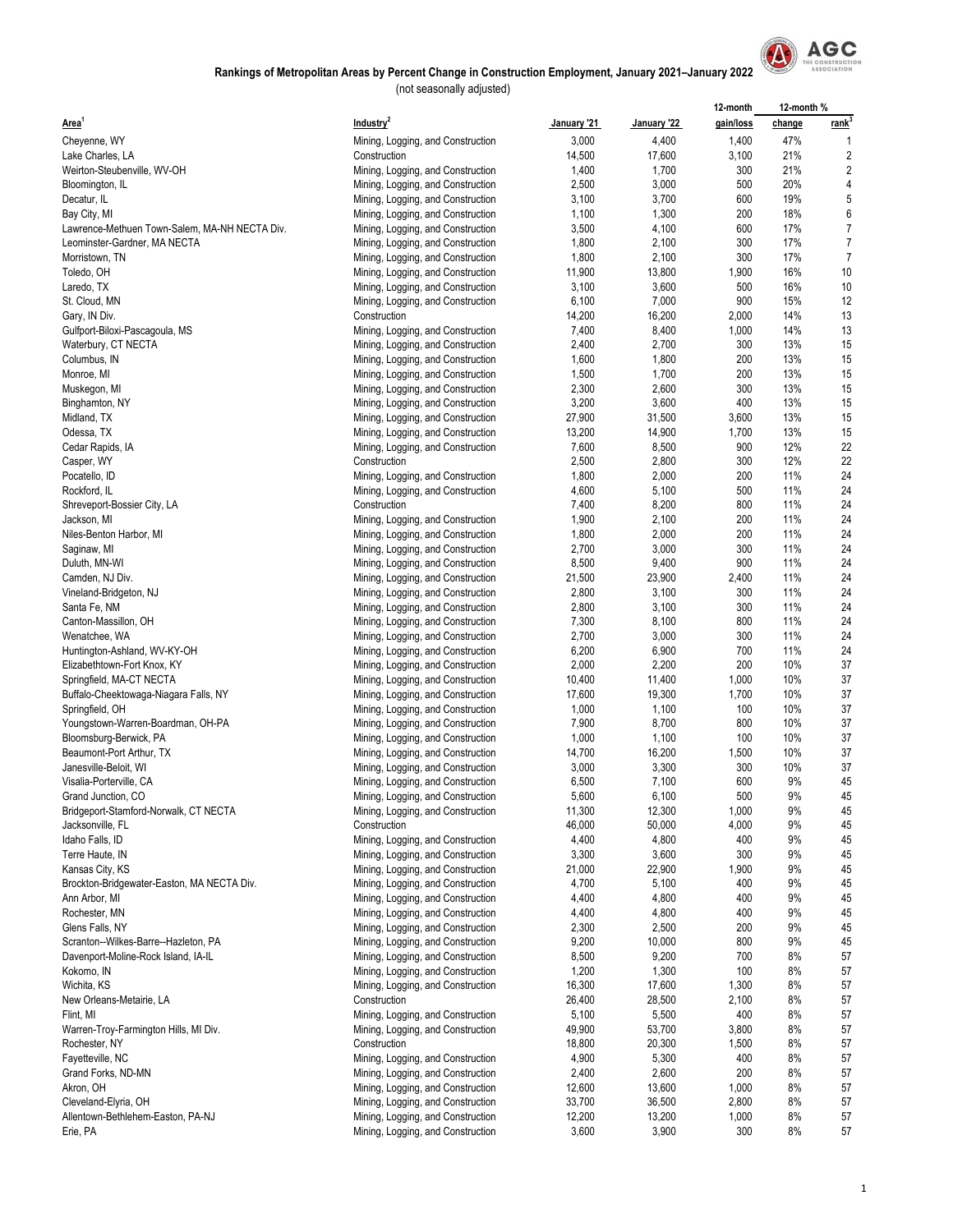

|                                                |                                   |             |             | 12-month  | 12-month % |                   |
|------------------------------------------------|-----------------------------------|-------------|-------------|-----------|------------|-------------------|
| Area <sup>1</sup>                              | Industry <sup>2</sup>             | January '21 | January '22 | gain/loss | change     | rank <sup>3</sup> |
| Sioux Falls, SD                                | Mining, Logging, and Construction | 8,600       | 9,300       | 700       | 8%         | 57                |
| Victoria, TX                                   | Mining, Logging, and Construction | 3,700       | 4,000       | 300       | 8%         | 57                |
|                                                |                                   | 3,600       | 3,900       | 300       | 8%         | 57                |
| Longview, WA                                   | Mining, Logging, and Construction |             |             |           |            |                   |
| Oshkosh-Neenah, WI                             | Mining, Logging, and Construction | 5,100       | 5,500       | 400       | 8%         | 57                |
| Auburn-Opelika, AL                             | Mining, Logging, and Construction | 2,900       | 3,100       | 200       | 7%         | 74                |
| Merced, CA                                     | Mining, Logging, and Construction | 3,000       | 3,200       | 200       | 7%         | 74                |
| Hartford-West Hartford-East Hartford, CT NECTA | Mining, Logging, and Construction | 18,400      | 19,700      | 1,300     | 7%         | 74                |
| Bloomington, IN                                | Mining, Logging, and Construction | 2,900       | 3,100       | 200       | 7%         | 74                |
| Bowling Green, KY                              | Mining, Logging, and Construction | 3,000       | 3,200       | 200       | 7%         | 74                |
| Houma-Thibodaux, LA                            | Construction                      | 4,500       | 4,800       | 300       | 7%         | 74                |
| Bangor, ME NECTA                               | Construction                      | 3,000       | 3,200       | 200       | 7%         | 74                |
| Newark, NJ-PA Div.                             | Mining, Logging, and Construction | 43,200      | 46,300      | 3,100     | 7%         | 74                |
| Watertown-Fort Drum, NY                        | Mining, Logging, and Construction | 1,400       | 1,500       | 100       | 7%         | 74                |
| Lawton, OK                                     | Mining, Logging, and Construction | 1,500       | 1,600       | 100       | 7%         | 74                |
|                                                |                                   | 7,300       | 7,800       | 500       | 7%         | 74                |
| Bend-Redmond, OR                               | Mining, Logging, and Construction |             |             |           |            |                   |
| Johnstown, PA                                  | Mining, Logging, and Construction | 1,400       | 1,500       | 100       | 7%         | 74                |
| Madison, WI                                    | Mining, Logging, and Construction | 16,700      | 17,900      | 1,200     | 7%         | 74                |
| Fort Collins, CO                               | Mining, Logging, and Construction | 11,400      | 12,100      | 700       | 6%         | 87                |
| Norwich-New London-Westerly, CT-RI NECTA       | Mining, Logging, and Construction | 3,600       | 3,800       | 200       | 6%         | 87                |
| Atlanta-Sandy Springs-Roswell, GA              | Construction                      | 126,300     | 133,400     | 7,100     | 6%         | 87                |
| Fort Wayne, IN                                 | Mining, Logging, and Construction | 10,900      | 11,500      | 600       | 6%         | 87                |
| Indianapolis-Carmel-Anderson, IN               | Construction                      | 53,200      | 56,300      | 3,100     | 6%         | 87                |
| South Bend-Mishawaka, IN-MI                    | Mining, Logging, and Construction | 5,300       | 5,600       | 300       | 6%         | 87                |
| Boston-Cambridge-Newton, MA NECTA Div.         | Mining, Logging, and Construction | 68,100      | 72,400      | 4,300     | 6%         | 87                |
| Framingham, MA NECTA Div.                      | Mining, Logging, and Construction | 8,900       | 9,400       | 500       | 6%         | 87                |
|                                                |                                   |             |             |           | 6%         | 87                |
| Peabody-Salem-Beverly, MA NECTA Div.           | Mining, Logging, and Construction | 3,300       | 3,500       | 200       |            |                   |
| Pittsfield, MA NECTA                           | Mining, Logging, and Construction | 1,800       | 1,900       | 100       | 6%         | 87                |
| Battle Creek, MI                               | Mining, Logging, and Construction | 1,600       | 1,700       | 100       | 6%         | 87                |
| Detroit-Dearborn-Livonia, MI Div.              | Mining, Logging, and Construction | 19,500      | 20,700      | 1,200     | 6%         | 87                |
| St. Louis, MO-IL                               | Mining, Logging, and Construction | 63,800      | 67,400      | 3,600     | 6%         | 87                |
| Dover-Durham, NH-ME NECTA                      | Mining, Logging, and Construction | 1,800       | 1,900       | 100       | 6%         | 87                |
| Trenton, NJ                                    | Mining, Logging, and Construction | 5,200       | 5,500       | 300       | 6%         | 87                |
| Asheville, NC                                  | Mining, Logging, and Construction | 9,400       | 10,000      | 600       | 6%         | 87                |
| Lima, OH                                       | Mining, Logging, and Construction | 1,800       | 1,900       | 100       | 6%         | 87                |
| Gettysburg, PA                                 | Mining, Logging, and Construction | 1,700       | 1,800       | 100       | 6%         | 87                |
| Clarksville, TN-KY                             | Mining, Logging, and Construction | 3,500       | 3,700       | 200       | 6%         | 87                |
| Jackson, TN                                    |                                   | 3,100       | 3,300       | 200       | 6%         | 87                |
|                                                | Mining, Logging, and Construction |             |             |           | 6%         |                   |
| Lubbock, TX                                    | Mining, Logging, and Construction | 8,600       | 9,100       | 500       |            | 87                |
| San Angelo, TX                                 | Mining, Logging, and Construction | 3,200       | 3,400       | 200       | 6%         | 87                |
| Spokane-Spokane Valley, WA                     | Mining, Logging, and Construction | 14,200      | 15,000      | 800       | 6%         | 87                |
| Eau Claire, WI                                 | Mining, Logging, and Construction | 3,200       | 3,400       | 200       | 6%         | 87                |
| Huntsville, AL                                 | Mining, Logging, and Construction | 9,800       | 10,300      | 500       | 5%         | 111               |
| Fairbanks, AK                                  | Construction                      | 2,000       | 2,100       | 100       | 5%         | 111               |
| Lake Havasu City-Kingman, AZ                   | Mining, Logging, and Construction | 4,000       | 4,200       | 200       | 5%         | 111               |
| Modesto, CA                                    | Mining, Logging, and Construction | 9,600       | 10,100      | 500       | 5%         | 111               |
| Redding, CA                                    | Mining, Logging, and Construction | 4,000       | 4,200       | 200       | 5%         | 111               |
| Pueblo, CO                                     | Mining, Logging, and Construction | 3,700       | 3,900       | 200       | 5%         | 111               |
| Naples-Immokalee-Marco Island, FL              | Mining, Logging, and Construction | 17,300      | 18,200      | 900       | 5%         | 111               |
| Savannah, GA                                   | Mining, Logging, and Construction | 7,900       | 8,300       | 400       | 5%         | 111               |
|                                                |                                   |             |             |           |            |                   |
| Boise City, ID                                 | Mining, Logging, and Construction | 28,300      | 29,800      | 1,500     | 5%         | 111               |
| Des Moines-West Des Moines, IA                 | Mining, Logging, and Construction | 18,500      | 19,500      | 1,000     | 5%         | 111               |
| Owensboro, KY                                  | Mining, Logging, and Construction | 2,200       | 2,300       | 100       | 5%         | 111               |
| Lafayette, LA                                  | Construction                      | 9,800       | 10,300      | 500       | 5%         | 111               |
| Hagerstown-Martinsburg, MD-WV                  | Mining, Logging, and Construction | 3,900       | 4,100       | 200       | 5%         | 111               |
| Syracuse, NY                                   | Mining, Logging, and Construction | 11,400      | 12,000      | 600       | 5%         | 111               |
| Raleigh, NC                                    | Mining, Logging, and Construction | 42,600      | 44,600      | 2,000     | 5%         | 111               |
| Bismarck, ND                                   | Mining, Logging, and Construction | 3,800       | 4,000       | 200       | 5%         | 111               |
| Cincinnati, OH-KY-IN                           | Mining, Logging, and Construction | 46,600      | 48,700      | 2,100     | 5%         | 111               |
| Dayton, OH                                     | Mining, Logging, and Construction | 12,800      | 13,500      | 700       | 5%         | 111               |
| Mansfield, OH                                  | Mining, Logging, and Construction | 2,000       | 2,100       | 100       | 5%         | 111               |
| Salem, OR                                      | Construction                      | 11,900      | 12,500      | 600       | 5%         | 111               |
| Knoxville, TN                                  |                                   | 18,800      | 19,800      | 1,000     | 5%         | 111               |
|                                                | Mining, Logging, and Construction |             |             |           |            |                   |
| Dallas-Plano-Irving, TX Div.                   | Mining, Logging, and Construction | 142,000     | 149,600     | 7,600     | 5%         | 111               |
| Houston-The Woodlands-Sugar Land, TX           | Construction                      | 199,900     | 210,200     | 10,300    | 5%         | 111               |
| Provo-Orem, UT                                 | Mining, Logging, and Construction | 26,300      | 27,500      | 1,200     | 5%         | 111               |
| Roanoke, VA                                    | Mining, Logging, and Construction | 8,600       | 9,000       | 400       | 5%         | 111               |
| Mount Vernon-Anacortes, WA                     | Mining, Logging, and Construction | 3,900       | 4,100       | 200       | 5%         | 111               |
| Yakima, WA                                     | Mining, Logging, and Construction | 3,800       | 4,000       | 200       | 5%         | 111               |
| Appleton, WI                                   | Mining, Logging, and Construction | 8,500       | 8,900       | 400       | 5%         | 111               |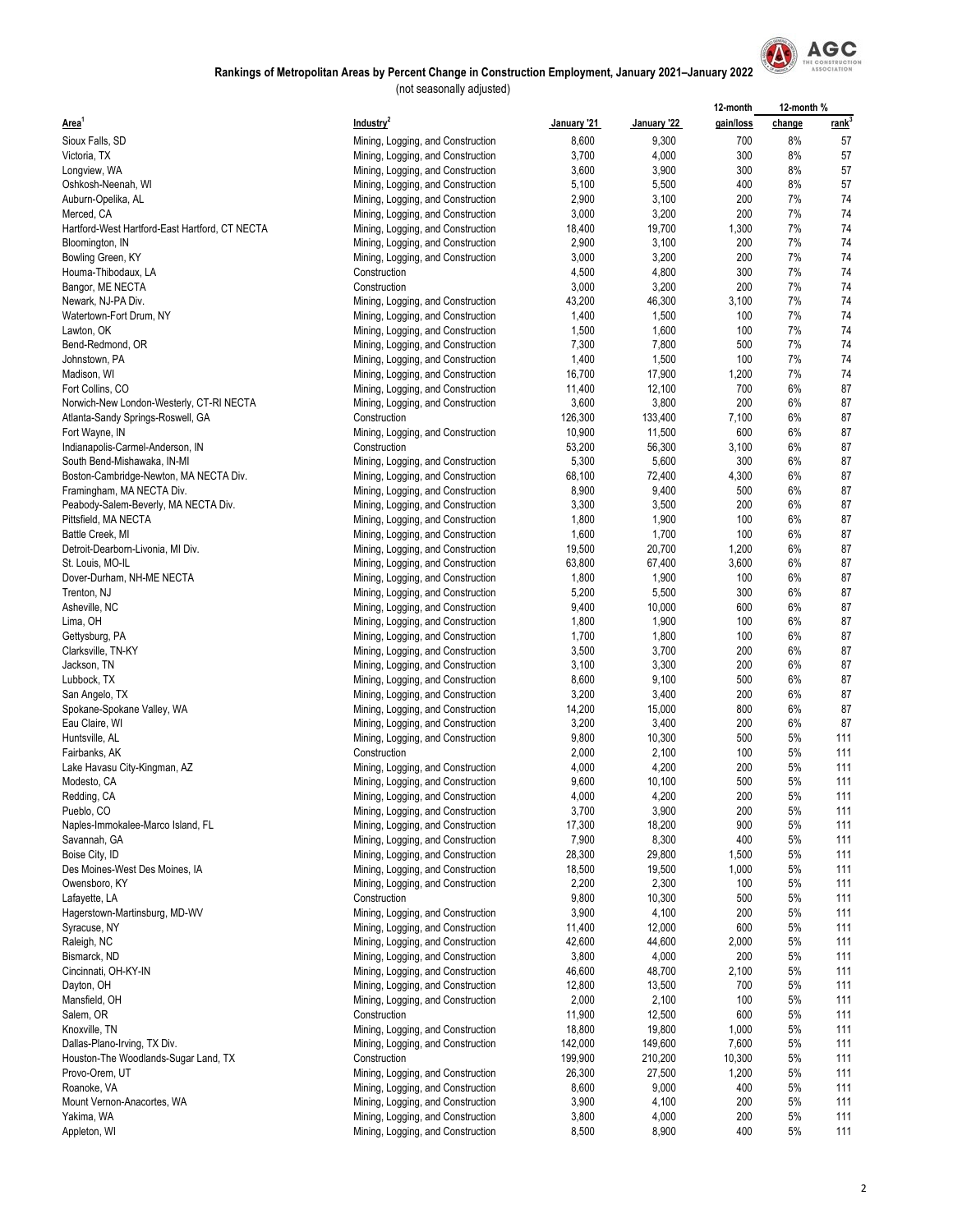

|                                                         |                                   |             |             | 12-month  | 12-month % |             |
|---------------------------------------------------------|-----------------------------------|-------------|-------------|-----------|------------|-------------|
| Area <sup>1</sup>                                       | Industry <sup>2</sup>             | January '21 | January '22 | gain/loss | change     | <u>rank</u> |
| Wausau, WI                                              | Mining, Logging, and Construction | 2,200       | 2,300       | 100       | 5%         | 111         |
| Birmingham-Hoover, AL                                   | Construction                      | 27,800      | 28,900      | 1,100     | 4%         | 140         |
| Flagstaff, AZ                                           | Mining, Logging, and Construction | 2,700       | 2,800       | 100       | 4%         | 140         |
| San Francisco-Redwood City-South San Francisco, CA Div. | Construction                      | 40,600      | 42,200      | 1,600     | 4%         | 140         |
| Stockton-Lodi, CA                                       | Construction                      | 12,900      | 13,400      | 500       | 4%         | 140         |
| Vallejo-Fairfield, CA                                   | Construction                      | 11,000      | 11,400      | 400       | 4%         | 140         |
| Yuba City, CA                                           | Mining, Logging, and Construction | 2,600       | 2,700       | 100       | 4%         | 140         |
|                                                         |                                   |             |             | 500       | 4%         | 140         |
| Deltona-Daytona Beach-Ormond Beach, FL                  | Mining, Logging, and Construction | 14,000      | 14,500      |           |            |             |
| West Palm Beach-Boca Raton-Delray Beach, FL Div.        | Construction                      | 37,600      | 39,000      | 1,400     | 4%         | 140         |
| Lewiston-Auburn, ME NECTA                               | Mining, Logging, and Construction | 2,800       | 2,900       | 100       | 4%         | 140         |
| Portland-South Portland, ME NECTA                       | Mining, Logging, and Construction | 10,000      | 10,400      | 400       | 4%         | 140         |
| Lowell-Billerica-Chelmsford, MA-NH NECTA Div.           | Mining, Logging, and Construction | 9,300       | 9,700       | 400       | 4%         | 140         |
| Grand Rapids-Wyoming, MI                                | Mining, Logging, and Construction | 23,900      | 24,900      | 1,000     | 4%         | 140         |
| Omaha-Council Bluffs, NE-IA                             | Mining, Logging, and Construction | 27,700      | 28,700      | 1,000     | 4%         | 140         |
| Manchester, NH NECTA                                    | Mining, Logging, and Construction | 5,200       | 5,400       | 200       | 4%         | 140         |
| Portsmouth, NH-ME NECTA                                 | Mining, Logging, and Construction | 2,700       | 2,800       | 100       | 4%         | 140         |
| Hickory-Lenoir-Morganton, NC                            | Mining, Logging, and Construction | 4,800       | 5,000       | 200       | 4%         | 140         |
| Fargo, ND-MN                                            | Mining, Logging, and Construction | 7,500       | 7,800       | 300       | 4%         | 140         |
| Altoona, PA                                             | Mining, Logging, and Construction | 2,500       | 2,600       | 100       | 4%         | 140         |
| Chambersburg-Waynesboro, PA                             | Mining, Logging, and Construction | 2,300       | 2,400       | 100       | 4%         | 140         |
| Montgomery County-Bucks County-Chester County, PA Div.  | Mining, Logging, and Construction | 52,000      | 54,200      | 2,200     | 4%         | 140         |
| Johnson City, TN                                        | Mining, Logging, and Construction | 2,500       | 2,600       | 100       | 4%         | 140         |
|                                                         |                                   |             |             | 300       | 4%         | 140         |
| Amarillo, TX                                            | Mining, Logging, and Construction | 7,400       | 7,700       |           |            |             |
| El Paso, TX                                             | Mining, Logging, and Construction | 17,000      | 17,600      | 600       | 4%         | 140         |
| Fort Worth-Arlington, TX Div.                           | Mining, Logging, and Construction | 70,500      | 73,000      | 2,500     | 4%         | 140         |
| Killeen-Temple, TX                                      | Mining, Logging, and Construction | 6,800       | 7,100       | 300       | 4%         | 140         |
| McAllen-Edinburg-Mission, TX                            | Mining, Logging, and Construction | 8,100       | 8,400       | 300       | 4%         | 140         |
| Texarkana, TX-AR                                        | Mining, Logging, and Construction | 2,700       | 2,800       | 100       | 4%         | 140         |
| St. George, UT                                          | Mining, Logging, and Construction | 9,200       | 9,600       | 400       | 4%         | 140         |
| Olympia-Tumwater, WA                                    | Mining, Logging, and Construction | 6,700       | 7,000       | 300       | 4%         | 140         |
| Racine, WI                                              | Mining, Logging, and Construction | 2,800       | 2,900       | 100       | 4%         | 140         |
| Phoenix-Mesa-Scottsdale, AZ                             | Construction                      | 134,800     | 138,500     | 3,700     | 3%         | 170         |
| Prescott, AZ                                            | Mining, Logging, and Construction | 6,500       | 6,700       | 200       | 3%         | 170         |
| Tucson, AZ                                              | Construction                      | 17,400      | 17,900      | 500       | 3%         | 170         |
| Yuma, AZ                                                | Mining, Logging, and Construction | 3,400       | 3,500       | 100       | 3%         | 170         |
| Fresno, CA                                              | Construction                      | 18,600      | 19,100      | 500       | 3%         | 170         |
| Los Angeles-Long Beach-Glendale, CA Div.                | Construction                      | 146,000     | 150,700     | 4,700     | 3%         | 170         |
| Sacramento--Roseville--Arden-Arcade, CA                 | Construction                      | 70,000      | 72,000      | 2,000     | 3%         | 170         |
|                                                         |                                   |             |             |           |            |             |
| San Rafael, CA Div.                                     | Construction                      | 7,200       | 7,400       | 200       | 3%         | 170         |
| Greeley, CO                                             | Mining, Logging, and Construction | 14,800      | 15,300      | 500       | 3%         | 170         |
| Washington, DC                                          | Mining, Logging, and Construction | 14,500      | 15,000      | 500       | 3%         | 170         |
| Orlando-Kissimmee-Sanford, FL                           | Construction                      | 81,200      | 83,400      | 2,200     | 3%         | 170         |
| Coeur d'Alene, ID                                       | Construction                      | 6,000       | 6,200       | 200       | 3%         | 170         |
| Chicago-Naperville-Arlington Heights, IL Div.           | Construction                      | 113,300     | 116,500     | 3,200     | 3%         | 170         |
| Lake County-Kenosha County, IL-WI Div.                  | Construction                      | 12,800      | 13,200      | 400       | 3%         | 170         |
| Springfield, IL                                         | Mining, Logging, and Construction | 3,100       | 3,200       | 100       | 3%         | 170         |
| Elkhart-Goshen, IN                                      | Mining, Logging, and Construction | 3,700       | 3,800       | 100       | 3%         | 170         |
| Lafayette-West Lafayette, IN                            | Mining, Logging, and Construction | 3,700       | 3,800       | 100       | 3%         | 170         |
| Louisville/Jefferson County, KY-IN                      | Mining, Logging, and Construction | 27,900      | 28,800      | 900       | 3%         | 170         |
| Silver Spring-Frederick-Rockville, MD Div.              | Mining, Logging, and Construction | 31,800      | 32,700      | 900       | 3%         | 170         |
| Barnstable Town, MA NECTA                               | Mining, Logging, and Construction | 6,900       | 7,100       | 200       | 3%         | 170         |
| Taunton-Middleborough-Norton, MA NECTA Div.             | Mining, Logging, and Construction | 3,600       | 3,700       | 100       | 3%         | 170         |
| Kansas City, MO                                         | Mining, Logging, and Construction | 29,600      | 30,400      | 800       | 3%         | 170         |
| Reno, NV                                                | Construction                      | 18,200      | 18,700      | 500       | 3%         | 170         |
|                                                         |                                   |             |             |           |            |             |
| Nassau County-Suffolk County, NY Div.                   | Mining, Logging, and Construction | 73,100      | 75,600      | 2,500     | 3%         | 170         |
| Eugene, OR                                              | Construction                      | 7,200       | 7,400       | 200       | 3%         | 170         |
| Providence-Warwick, RI-MA NECTA                         | Construction                      | 22,900      | 23,600      | 700       | 3%         | 170         |
| Greenville-Anderson-Mauldin, SC                         | Mining, Logging, and Construction | 19,300      | 19,800      | 500       | 3%         | 170         |
| Nashville-Davidson--Murfreesboro--Franklin, TN          | Mining, Logging, and Construction | 50,000      | 51,300      | 1,300     | 3%         | 170         |
| Austin-Round Rock, TX                                   | Mining, Logging, and Construction | 69,800      | 72,100      | 2,300     | 3%         | 170         |
| College Station-Bryan, TX                               | Mining, Logging, and Construction | 7,000       | 7,200       | 200       | 3%         | 170         |
| Corpus Christi, TX                                      | Mining, Logging, and Construction | 18,500      | 19,000      | 500       | 3%         | 170         |
| Longview, TX                                            | Mining, Logging, and Construction | 11,600      | 11,900      | 300       | 3%         | 170         |
| Tyler, TX                                               | Mining, Logging, and Construction | 6,000       | 6,200       | 200       | 3%         | 170         |
| Waco, TX                                                | Mining, Logging, and Construction | 7,900       | 8,100       | 200       | 3%         | 170         |
| Logan, UT-ID                                            | Mining, Logging, and Construction | 3,500       | 3,600       | 100       | 3%         | 170         |
| Salt Lake City, UT                                      | Mining, Logging, and Construction | 49,900      | 51,400      | 1,500     | 3%         | 170         |
| Seattle-Bellevue-Everett, WA Div.                       | Construction                      | 99,200      | 102,300     | 3,100     | 3%         | 170         |
| Fond du Lac, WI                                         | Mining, Logging, and Construction | 3,100       | 3,200       | 100       | 3%         | 170         |
|                                                         |                                   |             |             |           |            |             |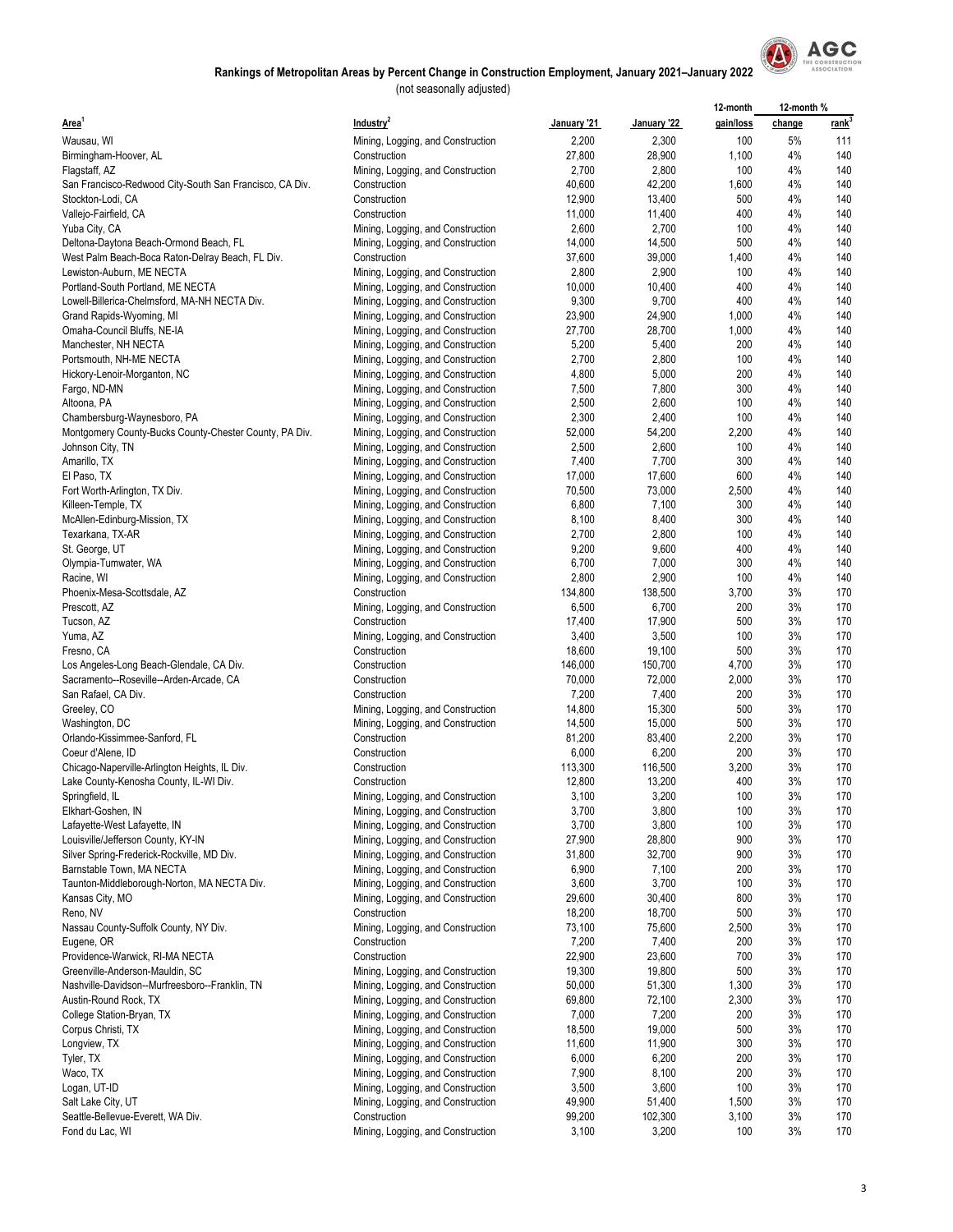

|                                                                                     |                                                                        |                  |                  | 12-month   | 12-month % |                   |
|-------------------------------------------------------------------------------------|------------------------------------------------------------------------|------------------|------------------|------------|------------|-------------------|
| Area <sup>1</sup>                                                                   | Industry <sup>2</sup>                                                  | January '21      | January '22      | gain/loss  | change     | rank <sup>3</sup> |
| Mobile, AL                                                                          | Mining, Logging, and Construction                                      | 11,000           | 11,200           | 200        | 2%         | 208               |
| Montgomery, AL                                                                      | Mining, Logging, and Construction                                      | 6,500            | 6,600            | 100        | 2%         | 208               |
| Anchorage, AK                                                                       | Construction                                                           | 8,300            | 8,500            | 200        | 2%         | 208               |
| Fort Smith, AR-OK                                                                   | Mining, Logging, and Construction                                      | 4,800            | 4,900            | 100        | 2%         | 208               |
| San Jose-Sunnyvale-Santa Clara, CA                                                  | Construction                                                           | 50,000           | 51,200           | 1,200      | 2%         | 208               |
| Santa Cruz-Watsonville, CA                                                          | Mining, Logging, and Construction                                      | 4,500            | 4,600            | 100<br>100 | 2%<br>2%   | 208<br>208        |
| Boulder, CO<br>Denver-Aurora-Lakewood, CO                                           | Mining, Logging, and Construction<br>Mining, Logging, and Construction | 5,400<br>104,600 | 5,500<br>106,700 | 2,100      | 2%         | 208               |
| Wilmington, DE-MD-NJ Div.                                                           | Mining, Logging, and Construction                                      | 16,100           | 16,500           | 400        | 2%         | 208               |
| Gainesville, FL                                                                     | Mining, Logging, and Construction                                      | 6,100            | 6,200            | 100        | 2%         | 208               |
| North Port-Sarasota-Bradenton, FL                                                   | Mining, Logging, and Construction                                      | 26,600           | 27,100           | 500        | 2%         | 208               |
| Ocala, FL                                                                           | Mining, Logging, and Construction                                      | 8,800            | 9,000            | 200        | 2%         | 208               |
| Palm Bay-Melbourne-Titusville, FL                                                   | Mining, Logging, and Construction                                      | 16,800           | 17,100           | 300        | 2%         | 208               |
| Pensacola-Ferry Pass-Brent, FL                                                      | Mining, Logging, and Construction                                      | 12,500           | 12,800           | 300        | 2%         | 208               |
| Punta Gorda, FL                                                                     | Mining, Logging, and Construction                                      | 4,600            | 4,700            | 100        | 2%         | 208               |
| Sebastian-Vero Beach, FL                                                            | Mining, Logging, and Construction                                      | 4,300            | 4,400            | 100        | 2%         | 208               |
| Tampa-St. Petersburg-Clearwater, FL                                                 | Construction                                                           | 83,700           | 85,400           | 1,700      | 2%         | 208               |
| Columbus, GA-AL                                                                     | Mining, Logging, and Construction<br>Mining, Logging, and Construction | 4,700<br>4,800   | 4,800<br>4,900   | 100<br>100 | 2%<br>2%   | 208<br>208        |
| Haverhill-Newburyport-Amesbury Town, MA-NH NECTA Div.<br>Kalamazoo-Portage, MI      | Mining, Logging, and Construction                                      | 6,300            | 6,400            | 100        | 2%         | 208               |
| Minneapolis-St. Paul-Bloomington, MN-WI                                             | Mining, Logging, and Construction                                      | 75,800           | 77,400           | 1,600      | 2%         | 208               |
| Jackson, MS                                                                         | Construction                                                           | 10,500           | 10,700           | 200        | 2%         | 208               |
| Las Vegas-Henderson-Paradise, NV                                                    | Construction                                                           | 65,700           | 67,100           | 1,400      | 2%         | 208               |
| Nashua, NH-MA NECTA Div.                                                            | Mining, Logging, and Construction                                      | 5,400            | 5,500            | 100        | 2%         | 208               |
| Albuquerque, NM                                                                     | Mining, Logging, and Construction                                      | 24,300           | 24,900           | 600        | 2%         | 208               |
| Albany-Schenectady-Troy, NY                                                         | Mining, Logging, and Construction                                      | 17,800           | 18,100           | 300        | 2%         | 208               |
| Greensboro-High Point, NC                                                           | Mining, Logging, and Construction                                      | 16,500           | 16,900           | 400        | 2%         | 208               |
| Wilmington, NC                                                                      | Mining, Logging, and Construction                                      | 9,600            | 9,800            | 200        | 2%         | 208               |
| Columbus, OH                                                                        | Mining, Logging, and Construction                                      | 41,600           | 42,600           | 1,000      | 2.0%       | 208               |
| Medford, OR<br>Delaware County, PA                                                  | Construction<br>Mining, Logging, and Construction                      | 4,700<br>11,400  | 4,800<br>11,600  | 100<br>200 | 2.0%<br>2% | 208<br>208        |
| Rapid City, SD                                                                      | Mining, Logging, and Construction                                      | 4,900            | 5,000            | 100        | 2%         | 208               |
| Kingsport-Bristol-Bristol, TN-VA                                                    | Mining, Logging, and Construction                                      | 5,200            | 5,300            | 100        | 2%         | 208               |
| Memphis, TN-MS-AR                                                                   | Mining, Logging, and Construction                                      | 23,900           | 24,300           | 400        | 2%         | 208               |
| Abilene, TX                                                                         | Mining, Logging, and Construction                                      | 4,200            | 4,300            | 100        | 2%         | 208               |
| Lynchburg, VA                                                                       | Mining, Logging, and Construction                                      | 5,700            | 5,800            | 100        | 2%         | 208               |
| Fayetteville-Springdale-Rogers, AR-MO                                               | Mining, Logging, and Construction                                      | 13,500           | 13,600           | 100        | 1%         | 244               |
| Oxnard-Thousand Oaks-Ventura, CA                                                    | Construction                                                           | 16,300           | 16,500           | 200        | 1%         | 244               |
| San Diego-Carlsbad, CA                                                              | Construction                                                           | 80,700           | 81,600           | 900        | 1%         | 244               |
| Salisbury, MD-DE                                                                    | Mining, Logging, and Construction                                      | 9,300            | 9,400            | 100        | 1%         | 244               |
| Cape Coral-Fort Myers, FL<br>Fort Lauderdale-Pompano Beach-Deerfield Beach, FL Div. | Mining, Logging, and Construction<br>Construction                      | 33,100<br>47,700 | 33,500<br>48,400 | 400<br>700 | 1%<br>1%   | 244<br>244        |
| Baton Rouge, LA                                                                     | Construction                                                           | 39,600           | 39,900           | 300        | 1%         | 244               |
| Baltimore-Columbia-Towson, MD                                                       | Mining, Logging, and Construction                                      | 78,500           | 79,000           | 500        | 1%         | 244               |
| Lincoln, NE                                                                         | Mining, Logging, and Construction                                      | 9,400            | 9,500            | 100        | 1%         | 244               |
| Charlotte-Concord-Gastonia, NC-SC                                                   | Mining, Logging, and Construction                                      | 68,800           | 69,400           | 600        | $1\%$      | 244               |
| Winston-Salem, NC                                                                   | Mining, Logging, and Construction                                      | 11,800           | 11,900           | 100        | $1\%$      | 244               |
| Portland-Vancouver-Hillsboro, OR-WA                                                 | Construction                                                           | 73,300           | 74,100           | 800        | 1%         | 244               |
| Harrisburg-Carlisle, PA                                                             | Mining, Logging, and Construction                                      | 11,200           | 11,300           | 100        | 1%         | 244               |
| Lancaster, PA                                                                       | Mining, Logging, and Construction                                      | 17,700           | 17,900           | 200        | 1%         | 244               |
| Chattanooga, TN-GA                                                                  | Mining, Logging, and Construction<br>Construction                      | 11,300           | 11,400<br>56,300 | 100        | 1%<br>1%   | 244<br>244        |
| San Antonio-New Braunfels, TX<br>Charleston-North Charleston, SC                    | Mining, Logging, and Construction                                      | 55,900<br>21,000 | 21,100           | 400<br>100 | 1%         | 260               |
| Bergen-Hudson-Passaic, NJ                                                           | Mining, Logging, and Construction                                      | 27,900           | 28,000           | 100        | 0.4%       | 261               |
|                                                                                     |                                                                        |                  |                  |            |            |                   |
| Anniston-Oxford-Jacksonville, AL                                                    | Mining, Logging, and Construction                                      | 1,100            | 1,100            | 0          | $0\%$      | 262               |
| Dothan, AL<br>Gadsden, AL                                                           | Mining, Logging, and Construction                                      | 2,600<br>1,000   | 2,600<br>1,000   | 0<br>0     | 0%<br>0%   | 262<br>262        |
| Little Rock-North Little Rock-Conway, AR                                            | Mining, Logging, and Construction<br>Mining, Logging, and Construction | 17,900           | 17,900           | 0          | 0%         | 262               |
| Hanford-Corcoran, CA                                                                | Mining, Logging, and Construction                                      | 1,000            | 1,000            | 0          | 0%         | 262               |
| Madera, CA                                                                          | Mining, Logging, and Construction                                      | 2,100            | 2,100            | 0          | 0%         | 262               |
| Napa, CA                                                                            | Mining, Logging, and Construction                                      | 4,200            | 4,200            | 0          | 0%         | 262               |
| Salinas, CA                                                                         | Construction                                                           | 6,200            | 6,200            | 0          | $0\%$      | 262               |
| Dover, DE                                                                           | Mining, Logging, and Construction                                      | 2,800            | 2,800            | 0          | 0%         | 262               |
| Crestview-Fort Walton Beach-Destin, FL                                              | Mining, Logging, and Construction                                      | 7,100            | 7,100            | 0          | 0%         | 262               |
| Panama City, FL                                                                     | Mining, Logging, and Construction                                      | 6,900            | 6,900            | 0          | 0%         | 262               |
| Elgin, IL Div.                                                                      | Construction                                                           | 11,800           | 11,800           | 0          | 0%         | 262               |
| Kankakee, IL                                                                        | Mining, Logging, and Construction                                      | 1,200            | 1,200            | 0          | 0%         | 262               |
| Evansville, IN-KY<br>Michigan City-La Porte, IN                                     | Mining, Logging, and Construction<br>Mining, Logging, and Construction | 8,900<br>1,800   | 8,900<br>1,800   | 0<br>0     | 0%<br>0%   | 262<br>262        |
|                                                                                     |                                                                        |                  |                  |            |            |                   |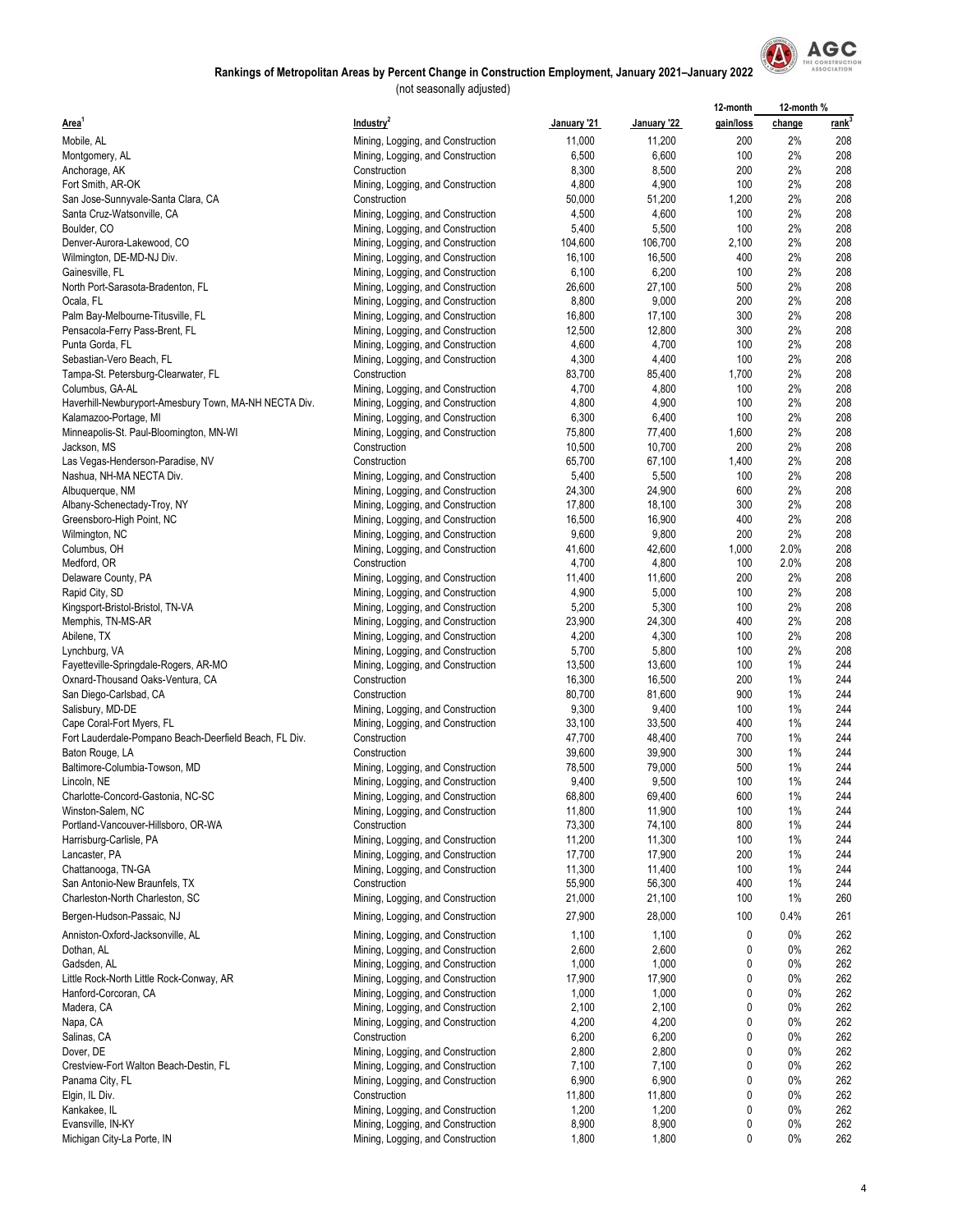

|                                                                 |                                                                        |                  |                  | 12-month           | 12-month %     |                   |
|-----------------------------------------------------------------|------------------------------------------------------------------------|------------------|------------------|--------------------|----------------|-------------------|
| Area <sup>1</sup>                                               | Industry <sup>2</sup>                                                  | January '21      | January '22      | gain/loss          | change         | rank <sup>3</sup> |
| Muncie, IN                                                      | Mining, Logging, and Construction                                      | 1,500            | 1,500            | 0                  | $0\%$          | 262               |
| Lynn-Saugus-Marblehead, MA NECTA Div.                           | Mining, Logging, and Construction                                      | 1,800            | 1,800            | 0                  | $0\%$          | 262               |
| Atlantic City-Hammonton, NJ                                     | Mining, Logging, and Construction                                      | 5,300            | 5,300            | 0                  | 0%             | 262               |
| Las Cruces, NM                                                  | Mining, Logging, and Construction                                      | 3,800            | 3,800            | 0                  | 0%             | 262               |
| Elmira, NY                                                      | Mining, Logging, and Construction                                      | 1,200            | 1,200            | 0                  | 0%             | 262               |
| Kingston, NY                                                    | Mining, Logging, and Construction                                      | 2,600            | 2,600            | 0                  | $0\%$          | 262               |
| Utica-Rome, NY                                                  | Mining, Logging, and Construction                                      | 2,800            | 2,800            | 0                  | 0%             | 262               |
| Burlington, NC                                                  | Mining, Logging, and Construction                                      | 3,100            | 3,100            | 0                  | 0%             | 262               |
| Rocky Mount, NC<br>Tulsa, OK                                    | Mining, Logging, and Construction<br>Construction                      | 2,500<br>23,400  | 2,500<br>23,400  | 0<br>0             | 0%<br>0%       | 262<br>262        |
| Albany, OR                                                      | Construction                                                           | 2,900            | 2,900            | 0                  | $0\%$          | 262               |
| Corvallis, OR                                                   | Mining, Logging, and Construction                                      | 1,400            | 1,400            | 0                  | 0%             | 262               |
| Grants Pass, OR                                                 | Construction                                                           | 1,300            | 1,300            | 0                  | 0%             | 262               |
| East Stroudsburg, PA                                            | Mining, Logging, and Construction                                      | 1,700            | 1,700            | 0                  | 0%             | 262               |
| Philadelphia City, PA                                           | Mining, Logging, and Construction                                      | 11,100           | 11,100           | 0                  | $0\%$          | 262               |
| Myrtle Beach-Conway-North Myrtle Beach, SC-NC                   | Mining, Logging, and Construction                                      | 10,700           | 10,700           | 0                  | 0%             | 262               |
| Spartanburg, SC                                                 | Mining, Logging, and Construction                                      | 7,200            | 7,200            | 0                  | 0%             | 262               |
| Cleveland, TN                                                   | Mining, Logging, and Construction                                      | 1,900            | 1,900            | 0                  | 0%             | 262               |
| Sherman-Denison, TX                                             | Mining, Logging, and Construction                                      | 3,200            | 3,200            | 0                  | 0%             | 262               |
| Wichita Falls, TX                                               | Mining, Logging, and Construction                                      | 2,700            | 2,700            | $\mathbf{0}$       | 0%             | 262               |
| Bellingham, WA                                                  | Mining, Logging, and Construction                                      | 7,600            | 7,600            | 0                  | 0%             | 262               |
| Walla Walla, WA                                                 | Mining, Logging, and Construction                                      | 1,400            | 1,400            | 0                  | 0%             | 262               |
| La Crosse-Onalaska, WI-MN                                       | Mining, Logging, and Construction                                      | 2,700            | 2,700            | 0                  | 0%             | 262               |
| Sheboygan, WI                                                   | Mining, Logging, and Construction                                      | 2,300            | 2,300            | 0                  | 0%             | 262               |
| Riverside-San Bernardino-Ontario, CA                            | Construction                                                           | 104,900          | 103,900          | $-1,000$           | $-1%$          | 301               |
| Santa Maria-Santa Barbara, CA                                   | Construction                                                           | 8,800            | 8,700            | $-100$             | $-1%$          | 301               |
| Santa Rosa, CA                                                  | Construction<br>Mining, Logging, and Construction                      | 15,500<br>18,500 | 15,400<br>18,300 | $-100$<br>$-200$   | $-1%$<br>$-1%$ | 301<br>301        |
| Colorado Springs, CO<br>Miami-Miami Beach-Kendall, FL Div.      | Construction                                                           | 51,500           | 51,100           | -400               | $-1%$          | 301               |
| Lexington-Fayette, KY                                           | Mining, Logging, and Construction                                      | 12,800           | 12,700           | $-100$             | $-1%$          | 301               |
| Calvert-Charles-Prince George's, MD                             | Mining, Logging, and Construction                                      | 33,200           | 32,800           | $-400$             | $-1%$          | 301               |
| Lansing-East Lansing, MI                                        | Mining, Logging, and Construction                                      | 7,800            | 7,700            | $-100$             | $-1%$          | 301               |
| Springfield, MO                                                 | Mining, Logging, and Construction                                      | 9,700            | 9,600            | $-100$             | $-1%$          | 301               |
| Durham-Chapel Hill, NC                                          | Mining, Logging, and Construction                                      | 9,300            | 9,200            | $-100$             | $-1%$          | 301               |
| Oklahoma City, OK                                               | Construction                                                           | 30,500           | 30,300           | $-200$             | $-1%$          | 301               |
| Columbia, SC                                                    | Mining, Logging, and Construction                                      | 16,600           | 16,500           | $-100$             | $-1%$          | 301               |
| Kennewick-Richland, WA                                          | Mining, Logging, and Construction                                      | 10,000           | 9,900            | $-100$             | $-1%$          | 301               |
| Milwaukee-Waukesha-West Allis, WI                               | Construction                                                           | 30,100           | 29,900           | $-200$             | $-1%$          | 301               |
| Anaheim-Santa Ana-Irvine, CA Div.                               | Construction                                                           | 99,000           | 97,300           | $-1,700$           | $-2%$          | 315               |
| Chico, CA                                                       | Mining, Logging, and Construction                                      | 4,100            | 4,000            | $-100$             | $-2%$          | 315               |
| Port St. Lucie, FL                                              | Mining, Logging, and Construction                                      | 12,300           | 12,100           | $-200$             | $-2%$          | 315               |
| Tallahassee, FL                                                 | Mining, Logging, and Construction                                      | 8,100            | 7,900            | $-200$             | $-2%$          | 315               |
| Kahului-Wailuku-Lahaina, HI                                     | Mining, Logging, and Construction                                      | 4,200            | 4,100            | $-100$             | $-2%$          | 315               |
| Topeka, KS                                                      | Mining, Logging, and Construction<br>Mining, Logging, and Construction | 5,400<br>38,000  | 5,300<br>37,200  | $-100$<br>$-800$   | $-2%$<br>$-2%$ | 315<br>315        |
| Middlesex-Monmouth-Ocean, NJ<br>Orange-Rockland-Westchester, NY | Mining, Logging, and Construction                                      | 40,800           | 40,000           | $-800$             | $-2%$          | 315               |
| Pittsburgh, PA                                                  | Construction                                                           | 53,900           | 52,700           | $-1,200$           | $-2%$          | 315               |
| York-Hanover, PA                                                | Mining, Logging, and Construction                                      | 11,600           | 11,400           | $-200$             | $-2\%$         | 315               |
| Ogden-Clearfield, UT                                            | Mining, Logging, and Construction                                      | 20,900           | 20,400           | $-500$             | $-2%$          | 315               |
| Charlottesville, VA                                             | Mining, Logging, and Construction                                      | 5,500            | 5,400            | $-100$             | $-2%$          | 315               |
| Richmond, VA                                                    | Mining, Logging, and Construction                                      | 40,000           | 39,200           | $-800$             | $-2%$          | 315               |
| Bakersfield, CA                                                 | Construction                                                           | 15,200           | 14,800           | -400               | $-3%$          | 328               |
| New Haven, CT NECTA                                             | Mining, Logging, and Construction                                      | 10,400           | 10,100           | $-300$             | $-3%$          | 328               |
| Champaign-Urbana, IL                                            | Mining, Logging, and Construction                                      | 3,500            | 3,400            | $-100$             | $-3%$          | 328               |
| Peoria, IL                                                      | Mining, Logging, and Construction                                      | 7,300            | 7,100            | $-200$             | $-3%$          | 328               |
| Dutchess County-Putnam County, NY Div.                          | Mining, Logging, and Construction                                      | 7,800            | 7,600            | $-200$             | $-3%$          | 328               |
| Greenville, NC                                                  | Mining, Logging, and Construction                                      | 3,500            | 3,400            | $-100$             | $-3%$          | 328               |
| Brownsville-Harlingen, TX                                       | Mining, Logging, and Construction                                      | 3,500            | 3,400            | $-100$             | $-3%$          | 328               |
| Northern Virginia, VA                                           | Mining, Logging, and Construction                                      | 77,400           | 75,000           | -2,400             | $-3%$          | 328               |
| Tacoma-Lakewood, WA Div.                                        | Construction                                                           | 24,100           | 23,400           | $-700$             | $-3%$          | 328               |
| Urban Honolulu, HI<br>New Bedford, MA NECTA                     | Mining, Logging, and Construction<br>Mining, Logging, and Construction | 26,500<br>2,600  | 25,400<br>2,500  | $-1,100$<br>$-100$ | $-4%$<br>$-4%$ | 337<br>337        |
| Worcester, MA-CT NECTA                                          | Mining, Logging, and Construction                                      | 10,900           | 10,500           | -400               | $-4%$          | 337               |
| Reading, PA                                                     | Mining, Logging, and Construction                                      | 7,200            | 6,900            | $-300$             | $-4%$          | 337               |
| Burlington-South Burlington, VT NECTA                           | Mining, Logging, and Construction                                      | 5,300            | 5,100            | $-200$             | $-4%$          | 337               |
| Virginia Beach-Norfolk-Newport News, VA-NC                      | Mining, Logging, and Construction                                      | 39,500           | 37,800           | $-1,700$           | $-4%$          | 337               |
| Bremerton-Silverdale, WA                                        | Mining, Logging, and Construction                                      | 5,200            | 5,000            | $-200$             | $-4%$          | 337               |
| Florence-Muscle Shoals, AL                                      | Mining, Logging, and Construction                                      | 4,000            | 3,800            | $-200$             | $-5%$          | 344               |
| El Centro, CA                                                   | Mining, Logging, and Construction                                      | 1,900            | 1,800            | $-100$             | $-5%$          | 344               |